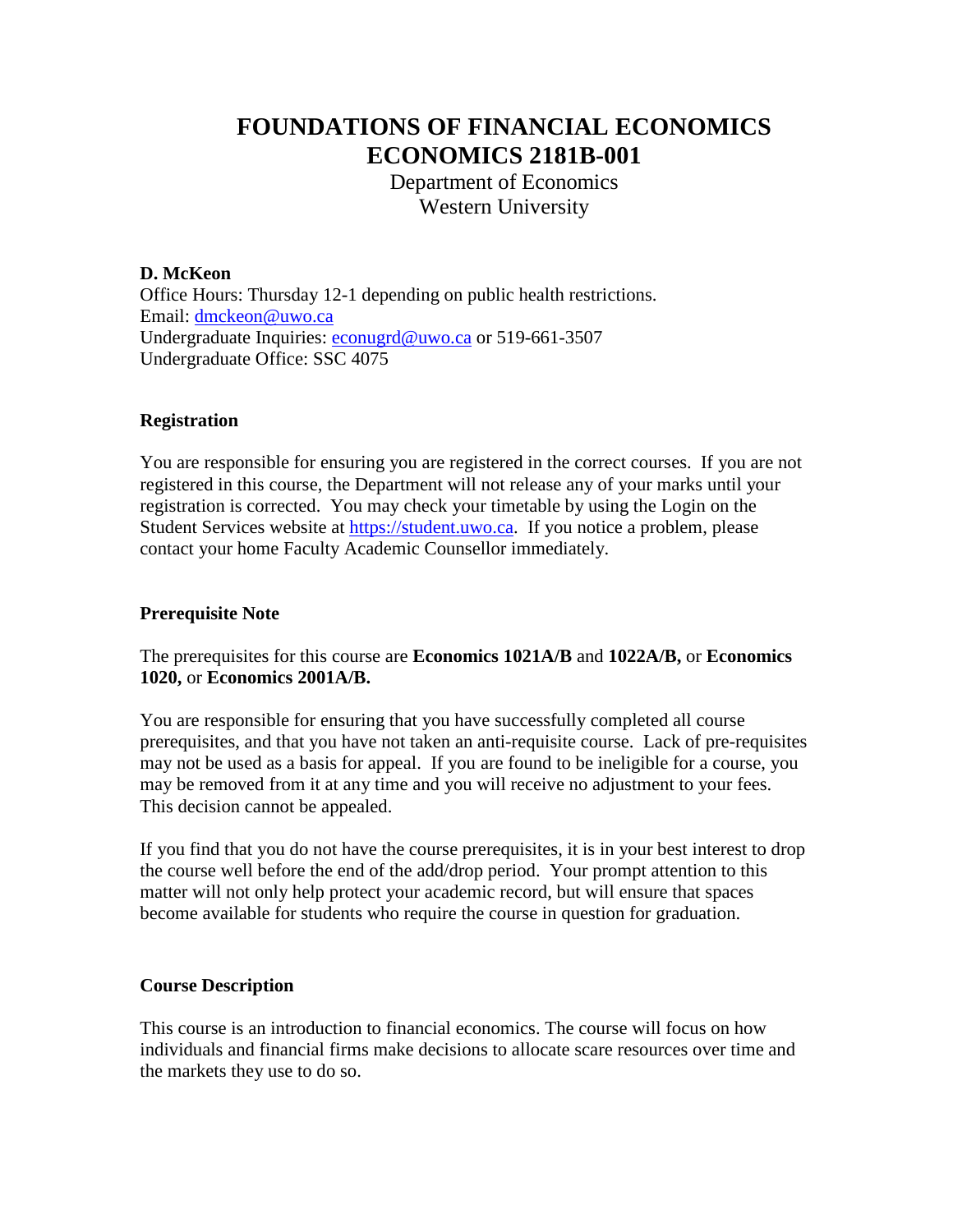The first part of the course will cover the main tenets of mean variance portfolio theory to determine efficient portfolios and select the optimum portfolio.

The second part of the course will examine standard equilibrium pricing models such as the CAPM .

Subsequently, the pricing of debt and equity instruments in their respective markets will be covered.

The course will conclude with an introduction to option pricing and other derivatives. Although much attention will be paid to the theoretical constructs of the material, applications will be emphasized.

# **Learning Objectives**

Students will acquire knowledge of the various types of financial instruments used in the financial industry.

At the end of the course students will be able to evaluate the appropriate use of various theories in financial economics.

Students will acquire the skills necessary to engage in the debate on financial markets and monetary policy.

Students will acquire *exposure* to the technical skills needed to be a financial analyst.

Enrolling in the Chartered Financial Analyst program is a major career move and requires a significant commitment. This course will give you an idea of what is involved in attaining the CFA.

#### **Course Materials**.

The **main text** for the course is Bodie Z., A. Kane, A.J. Marcus, S. Perrakis and P. Ryan, *Investments, 9th Canadian edition* McGraw Hill Ryerson 2019 (You can easily use earlier editions.)

You are expected to **attend** every lecture **in its entirety.** Questions on tests may be based on topics covered in the lectures. Not all topics are covered in the textbook.

# **Assessment**

Assessment. Midterm I……………… 24% Midterm II………...…... 31% -NOT SRA eligible. Final Test……………..... 45 %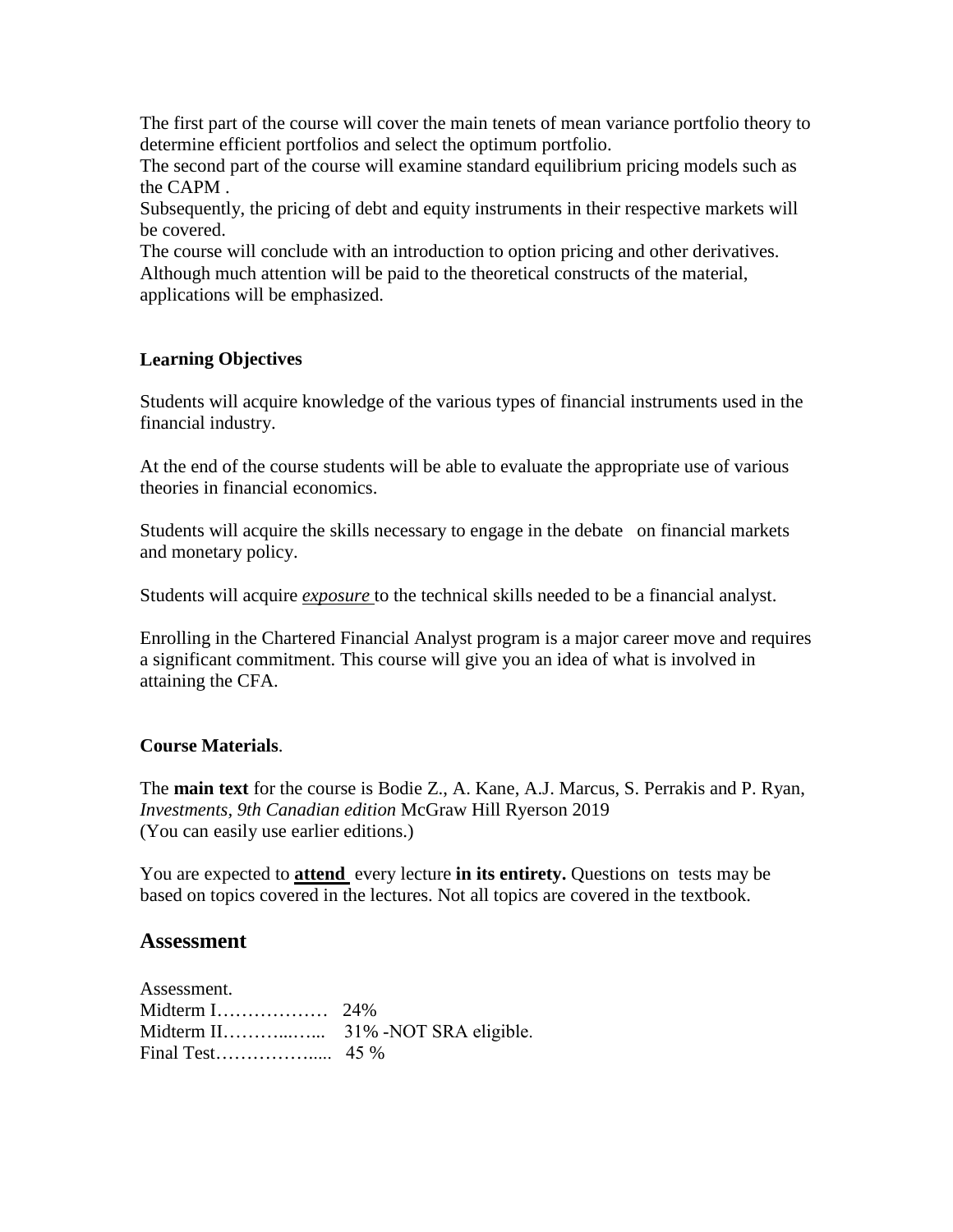## **Important Tentative Dates**

| Midterm I  | Feb 2             |
|------------|-------------------|
|            |                   |
| Final Test | set by registrar. |

**No makeup tests will be given.** A student who misses a test must provide documentation to the counseling office (not the professor) and if this documentation is accepted as a valid reason for missing a test then (and only then) the weight of the missed test will be reallocated. This is **the only method** of accommodation for missed tests that will be used in this course. **No make assignments will be given for missed tests.** 

**NB. Students MUST keep abreast of course developments on an ongoing basis**. Any changes to the course material, dates or assessments will be announced in class. *Failure to keep up with course changes or date deadlines will not be considered for grade accommodations.* 

#### **Course Outline (tentative)**

**Topics** *may be added or deleted as the course progresses.* **All changes to the outline, including any change to the order of topics taken up, will be announced on OWL Failure to regularly monitor OWL cannot be used as an excuse for not knowing about changes.**

#### **Portfolio Theory**

#### **Equilibrium Models**

| The capital asset pricing model (CAPM)Chapter 8, 9 |  |
|----------------------------------------------------|--|
|                                                    |  |

## **Valuation of Debt and Equity**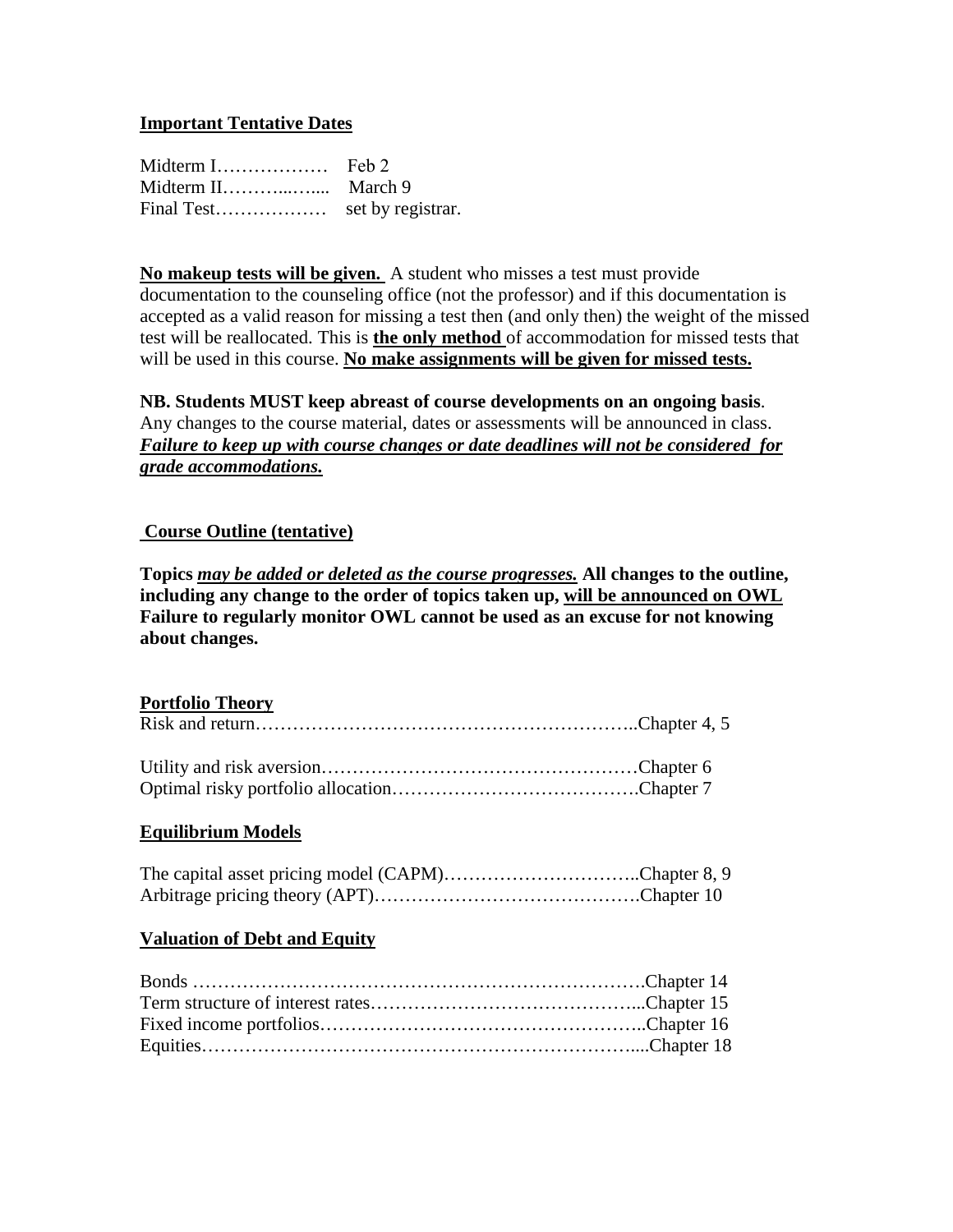# **\*Derivative Markets**

# **\*Market Efficiency**

# **\*Portions of these topics may be inserted in other topics.**

**N.B.** This course is subject to **course grade adjustments**. Adjustments are made to maintain the value of your degree. Your grade made be adjusted **up or down**. These adjustments will normally be made at the end of the semester after all grades have been processed.

Students who are opposed to this **policy should not take this course.**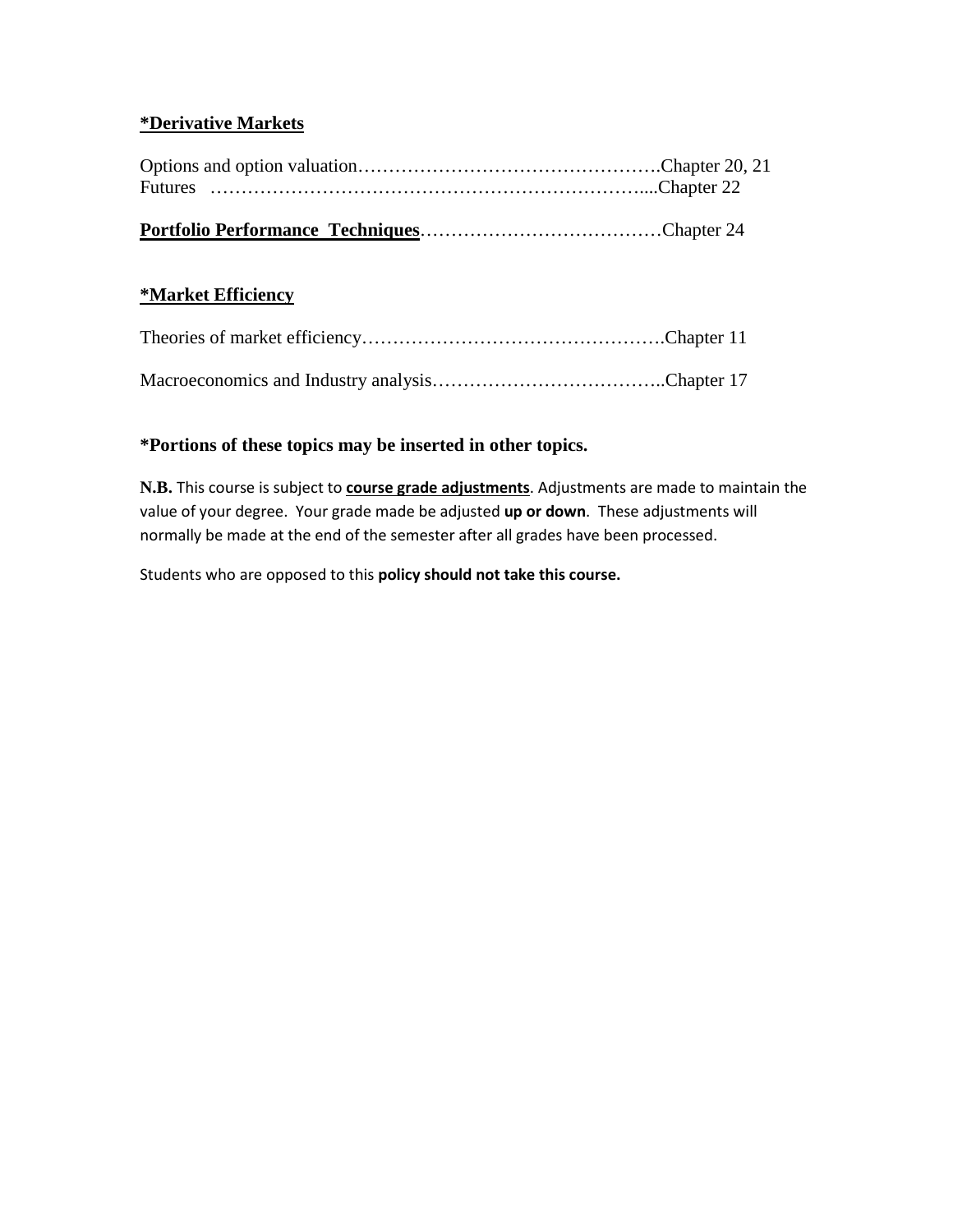# **Please Note Department & University Policies for Winter 2022**

The University expects all students to take responsibility for their own Academic Programs. Students should also check their registration to ensure they are enrolled in the correct courses.

- 1. **Guidelines, policies, and your academic rights and responsibilities** are posted online in the current Western Academic Calendar at: [http://westerncalendar.uwo.ca.](http://westerncalendar.uwo.ca/) Claiming that "you didn't know what to do" is not an acceptable excuse for not following the stated policies and procedures.
- 2. Students must familiarize themselves with the **"Rules of Conduct for Examinations"** [http://www.uwo.ca/univsec/pdf/academic\\_policies/exam/administration.pdf.](http://www.uwo.ca/univsec/pdf/academic_policies/exam/administration.pdf)
- 3. **Cheating as an academic offence:** Students are responsible for understanding what it means to "cheat." The Department of Economics treats cheating incidents very seriously and will investigate any suspect behavior. Students found guilty will incur penalties that could include a failing grade or being barred from future registration in other Economics courses or programs. The University may impose further penalties such as suspension or expulsion.
- 4. **Plagiarism:** Students must write their essays and assignments in their own words. When taking an idea/passage from another author, it must be acknowledged with quotation marks where appropriate and referenced with footnotes or citations. Plagiarism is an academic offence (see Scholastic Discipline for Undergraduate Students in the Western Calendar at [http://westerncalendar.uwo.ca/PolicyPages.cfm?Command=showCategory&PolicyCa](http://westerncalendar.uwo.ca/PolicyPages.cfm?Command=showCategory&PolicyCategoryID=1&SelectedCalendar=Live&ArchiveID=#Page_20) [tegoryID=1&SelectedCalendar=Live&ArchiveID=#Page\\_20\)](http://westerncalendar.uwo.ca/PolicyPages.cfm?Command=showCategory&PolicyCategoryID=1&SelectedCalendar=Live&ArchiveID=#Page_20).

Western University uses software to check for plagiarism and students may be required to electronically submit their work. Those found guilty will be penalized as noted in point 3.

- 5. It is a Department of Economics policy that **NO** assignments be dated, stamped or accepted by staff. Students must submit assignments to the instructor.
- 6. **Appeals**: University policies and procedures for appealing a mark can be found in the Student Academic Appeals section in the current Western Academic Calendar at: [http://westerncalendar.uwo.ca/PolicyPages.cfm?Command=showCategory&PolicyCa](http://westerncalendar.uwo.ca/PolicyPages.cfm?Command=showCategory&PolicyCategoryID=1&SelectedCalendar=Live&ArchiveID=#Page_14) [tegoryID=1&SelectedCalendar=Live&ArchiveID=#Page\\_14.](http://westerncalendar.uwo.ca/PolicyPages.cfm?Command=showCategory&PolicyCategoryID=1&SelectedCalendar=Live&ArchiveID=#Page_14) **Please note the relevant deadlines.**

Department of Economics procedures for appealing a mark can be found here: [https://economics.uwo.ca/undergraduate/program\\_counselling/responsibilities\\_policie](https://economics.uwo.ca/undergraduate/program_counselling/responsibilities_policies.html#appeals)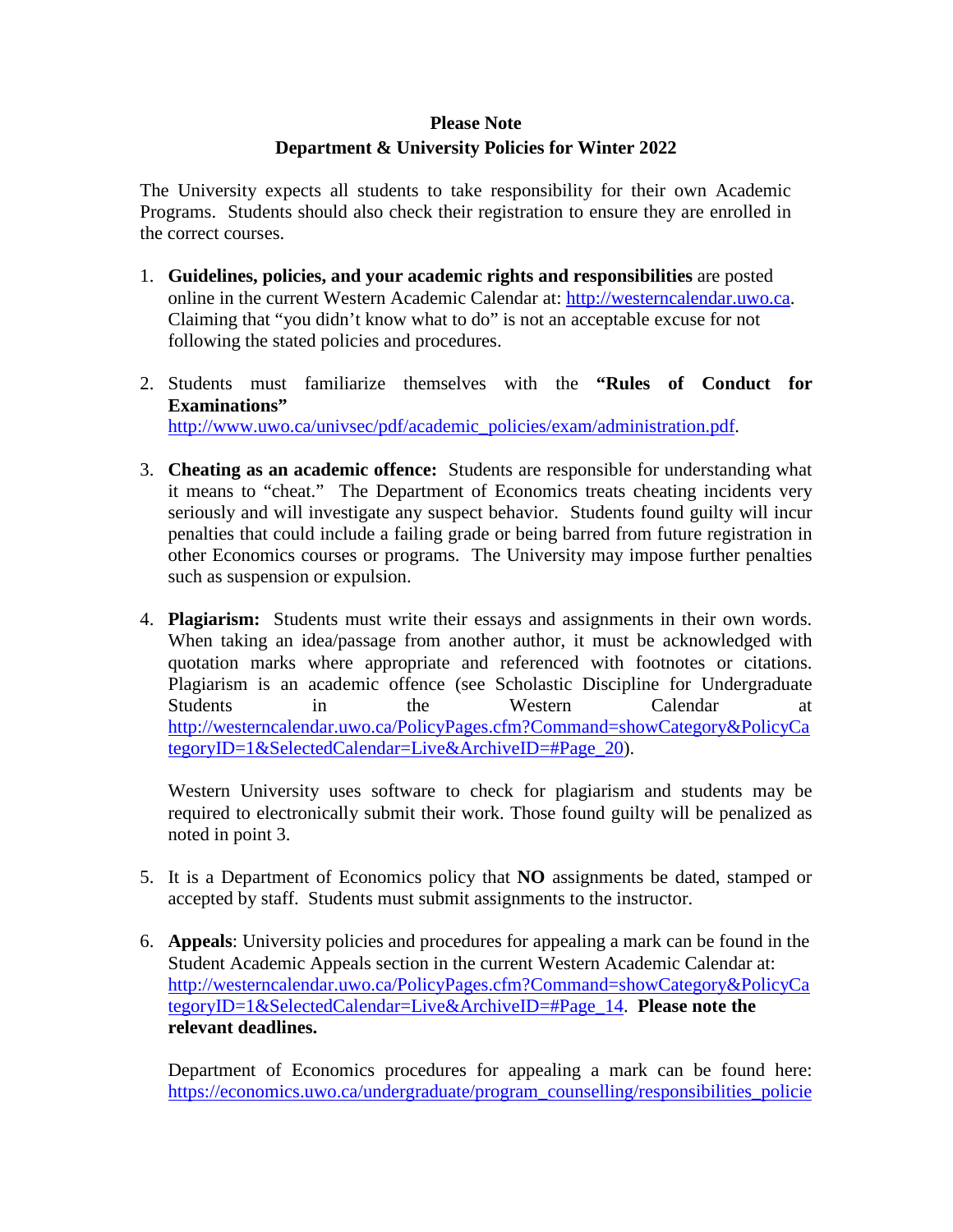[s.html#appeals.](https://economics.uwo.ca/undergraduate/program_counselling/responsibilities_policies.html#appeals) The Department will not consider an appeal unless an attempt has been made to settle the matter with the instructor first. Students who remain dissatisfied with the outcome may proceed to submit an appeal to [econugrd@uwo.ca.](mailto:econugrd@uwo.ca) Please follow the instructions and use the appeal form shown in the above link.

- 7. **Systematic adjustments of a class grade distribution** (either up or down) can occur in Economics courses. The fact that grades have been adjusted is **not** grounds for an appeal.
- 8. Note the following **add and drop deadlines**:

| Deadline to add a second term half course:         | Tuesday January 18, 2022     |
|----------------------------------------------------|------------------------------|
| Deadline to <u>drop</u> a second term half course: | <b>Monday March 14, 2022</b> |

#### **Policy Regarding Makeup Tests and Final Examinations**

Faculty of Social Science policy states that oversleeping or misreading an exam schedule is NOT grounds for a makeup. This rule applies to midterm and final exams in the Department of Economics.

#### **Policies Regarding Academic Accommodation**

- The Faculty of Social Science's policies on academic accommodation are found at [https://counselling.ssc.uwo.ca/procedures/academic\\_consideration.html](https://counselling.ssc.uwo.ca/procedures/academic_consideration.html)
- **Accommodation for Students with Disabilities:** Students with disabilities or accessibility challenges should work with Accessible Education (formerly SSD, see [http://academicsupport.uwo.ca/accessible\\_education/index.html\)](http://academicsupport.uwo.ca/accessible_education/index.html), which provides recommendations for accommodation based on medical documentation or psychological and cognitive testing. The accommodation policy can be found here: [Academic Accommodation for Students with](https://www.uwo.ca/univsec/pdf/academic_policies/appeals/Academic%20Accommodation_disabilities.pdf)  [Disabilities.](https://www.uwo.ca/univsec/pdf/academic_policies/appeals/Academic%20Accommodation_disabilities.pdf)
- **Rewriting Exams and Retroactive Reweighting are NOT Permitted:** Students who proceed to write a test or examination must be prepared to accept the mark. Rewriting tests or examinations, or retroactive reweighting of marks, is **not** permitted. Self-Reported Absences cannot be used once a student has proceeded to start to write a test or exam.
- **Self-Reported Absences:** Students will have two opportunities during the fall and winter terms to receive academic consideration if they self-report a missed assessment using the online self-reported absence portal, provided the following conditions are met: the assessment is missed due to an absence of no more than 48 hours in duration, and the assessment for which consideration is being sought is worth 30% or less of the student's final grade. Students are expected to contact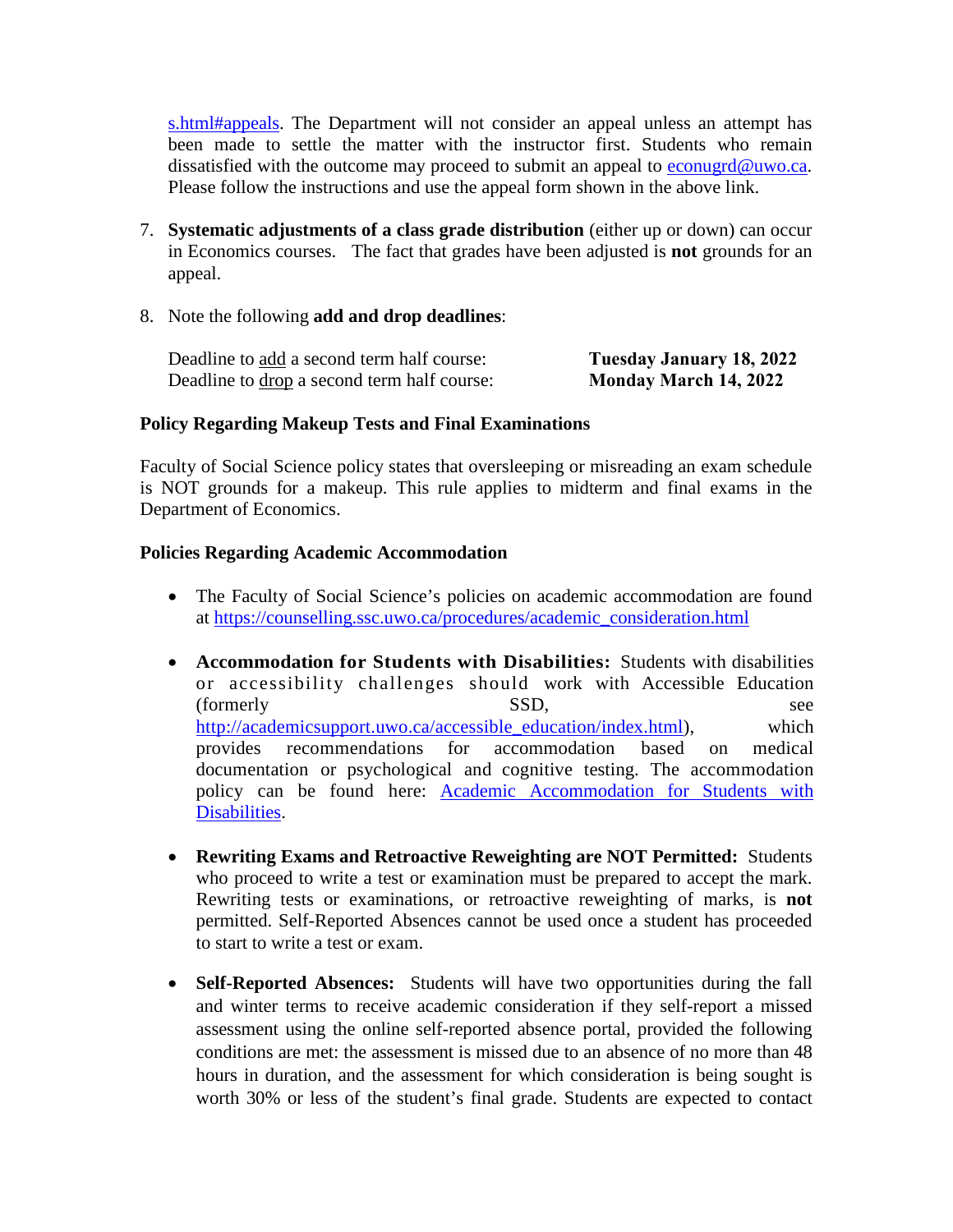their instructors within 24 hours of the end of the period of the self-reported absence, unless noted otherwise on the syllabus. Students are not able to use the self-reporting option in the following circumstances:

- for exams scheduled by the Office of the Registrar (e.g., final exams)
- absence of a duration greater than 48 hours
- assessments worth more than 30% of the student's final grade
- if the student has opened or started the test or exam
- if a student has already used the self-reporting portal twice during the fall/winter terms

If the conditions for a Self-Reported Absence are *not* met, students will need to provide a Student Medical Certificate (SMC) if the absence is medical or provide appropriate documentation if there are compassionate grounds for the absence in question. Students are encouraged to contact their Faculty academic counselling office for more information about the relevant documentation. It is strongly recommended that students notify the instructor as soon as possible, ideally before the assessment, when they become aware of an absence. University policy is that students must communicate with their instructors no later than 24 hours after the end of the period covered by the SMC or immediately upon their return from their documented absence. Failure to follow University policy and procedures may result in denial of academic accommodation and a grade of zero.

- **Documentation for Accommodation:** Individual instructors are not permitted to receive documentation directly from a student, whether in support of an application for consideration on medical grounds or for other reasons. **All required documentation for absences that are not covered by the Self-Reported Absence Policy must be submitted to the Academic Counselling office of a student's Home Faculty.**
- **Western University policy on Consideration for Student Absence** is available here: [Policy on Academic Consideration for Student Absences -](https://www.uwo.ca/univsec/pdf/academic_policies/appeals/accommodation_illness.pdf) Undergraduate [Students in First Entry Programs.](https://www.uwo.ca/univsec/pdf/academic_policies/appeals/accommodation_illness.pdf)
- **Student Medical Certificate (SMC):** This form is available here: [http://www.uwo.ca/univsec/pdf/academic\\_policies/appeals/medicalform.pdf](http://www.uwo.ca/univsec/pdf/academic_policies/appeals/medicalform.pdf)
- **Religious Accommodation:** Students should consult the University's list of recognized religious holidays and should give reasonable notice in writing, prior to the holiday, to the Instructor and an Academic Counsellor if their course requirements will be affected by a religious observance. Additional information is given in the Western [Multicultural](https://multiculturalcalendar.com/ecal/index.php?s=c-univwo) Calendar.

**Policy Regarding Class Attendance and Engagement:** If the instructor deems a student's attendance or engagement in the class to be unsatisfactory, that student may be